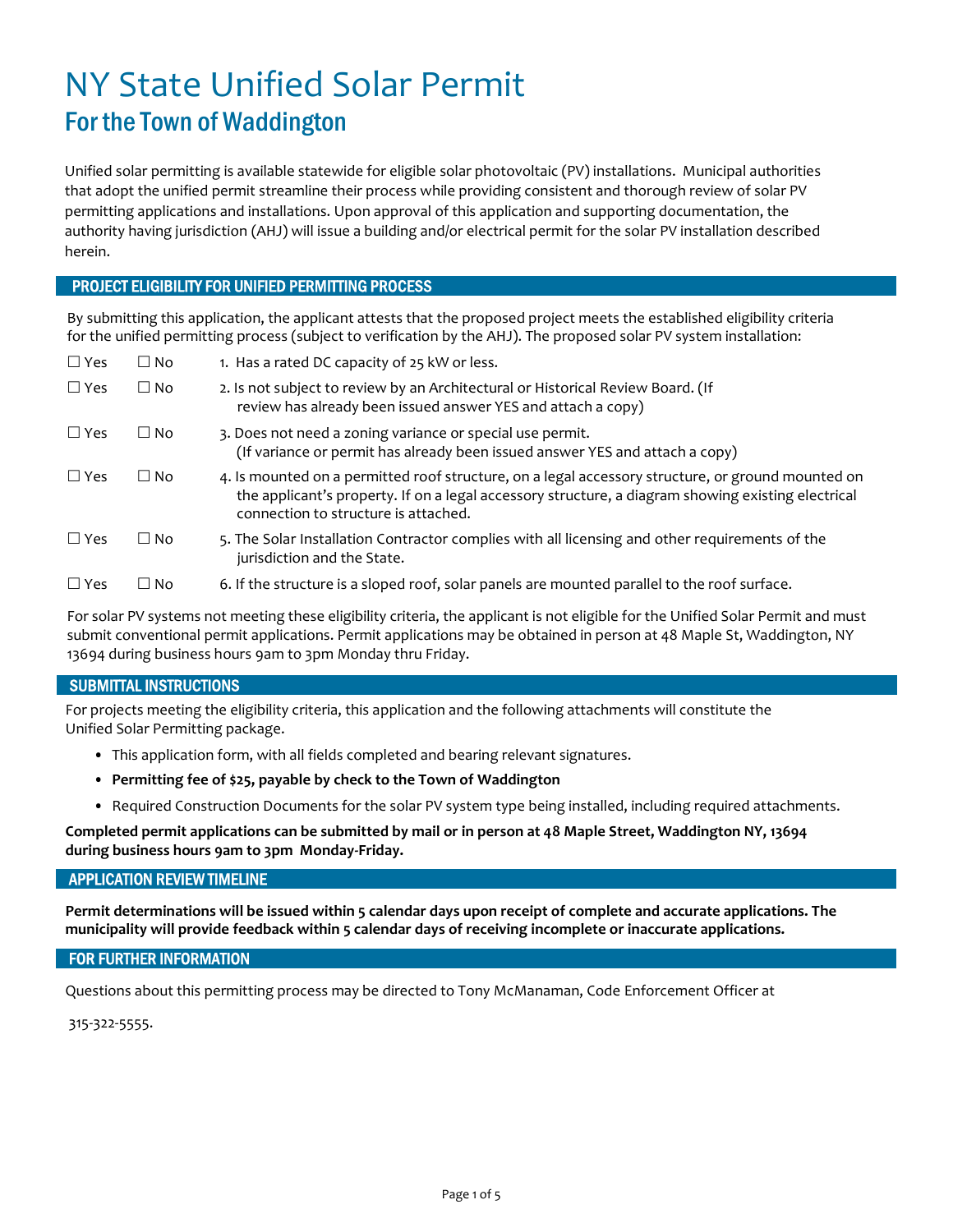### PROPERTY OWNER

| Property Owner's First Name                                                                                                    | Last Name         |                                           | Title             |     |  |  |  |
|--------------------------------------------------------------------------------------------------------------------------------|-------------------|-------------------------------------------|-------------------|-----|--|--|--|
| <b>Property Address</b>                                                                                                        |                   |                                           |                   |     |  |  |  |
|                                                                                                                                |                   |                                           |                   |     |  |  |  |
| City                                                                                                                           |                   |                                           | State             | Zip |  |  |  |
|                                                                                                                                |                   |                                           |                   |     |  |  |  |
| Section                                                                                                                        | <b>Block</b>      |                                           | Lot Number        |     |  |  |  |
| <b>EXISTING USE</b>                                                                                                            |                   |                                           |                   |     |  |  |  |
| $\Box$ Single Family<br>$\Box$ 2-4 Family                                                                                      | $\Box$ Commercial | $\Box$ Other                              |                   |     |  |  |  |
| PROVIDE THE TOTAL SYSTEM CAPACITY RATING (SUM OF ALL PANELS)                                                                   |                   |                                           |                   |     |  |  |  |
| Solar PV System:<br>kW DC                                                                                                      |                   |                                           |                   |     |  |  |  |
| <b>SELECT SYSTEM CONFIGURATION</b>                                                                                             |                   |                                           |                   |     |  |  |  |
| Make sure your selection matches the Construction Documents included with this application.                                    |                   |                                           |                   |     |  |  |  |
| $\Box$ Load side connection with DC optimizers<br>Supply side connection with microinverters                                   |                   |                                           |                   |     |  |  |  |
| Load side connection with microinverters<br>Supply side connection with DC optimizers<br>$\Box$                                |                   |                                           |                   |     |  |  |  |
| Supply side connection with string inverter                                                                                    |                   | Load side connection with string inverter |                   |     |  |  |  |
|                                                                                                                                |                   |                                           |                   |     |  |  |  |
| <b>SOLAR INSTALLATION CONTRACTOR</b>                                                                                           |                   |                                           |                   |     |  |  |  |
|                                                                                                                                |                   |                                           |                   |     |  |  |  |
| <b>Contractor Business Name</b>                                                                                                |                   |                                           |                   |     |  |  |  |
|                                                                                                                                |                   |                                           |                   |     |  |  |  |
| <b>Contractor Business Address</b>                                                                                             | City              |                                           | State             | Zip |  |  |  |
|                                                                                                                                |                   |                                           |                   |     |  |  |  |
| <b>Contractor Contact Name</b>                                                                                                 |                   |                                           | Phone Number      |     |  |  |  |
| Contractor License Number(s)                                                                                                   |                   |                                           | Contractor Email  |     |  |  |  |
|                                                                                                                                |                   |                                           |                   |     |  |  |  |
| Electrician Business Name                                                                                                      |                   |                                           |                   |     |  |  |  |
|                                                                                                                                |                   |                                           |                   |     |  |  |  |
| Electrician Business Address                                                                                                   | City              |                                           | State             | Zip |  |  |  |
|                                                                                                                                |                   |                                           |                   |     |  |  |  |
| Electrician Contact Name                                                                                                       |                   |                                           | Phone Number      |     |  |  |  |
| Electrician License Number(s)                                                                                                  |                   |                                           | Electrician Email |     |  |  |  |
|                                                                                                                                |                   |                                           |                   |     |  |  |  |
| Please sign below to affirm that all answers are correct and that you have met all the conditions and requirements to submit a |                   |                                           |                   |     |  |  |  |
| unified solar permit.                                                                                                          |                   |                                           |                   |     |  |  |  |
|                                                                                                                                |                   |                                           |                   |     |  |  |  |

Solar Installation Company Representative Signature data and the Date Date

Property Owner's Signature **Date**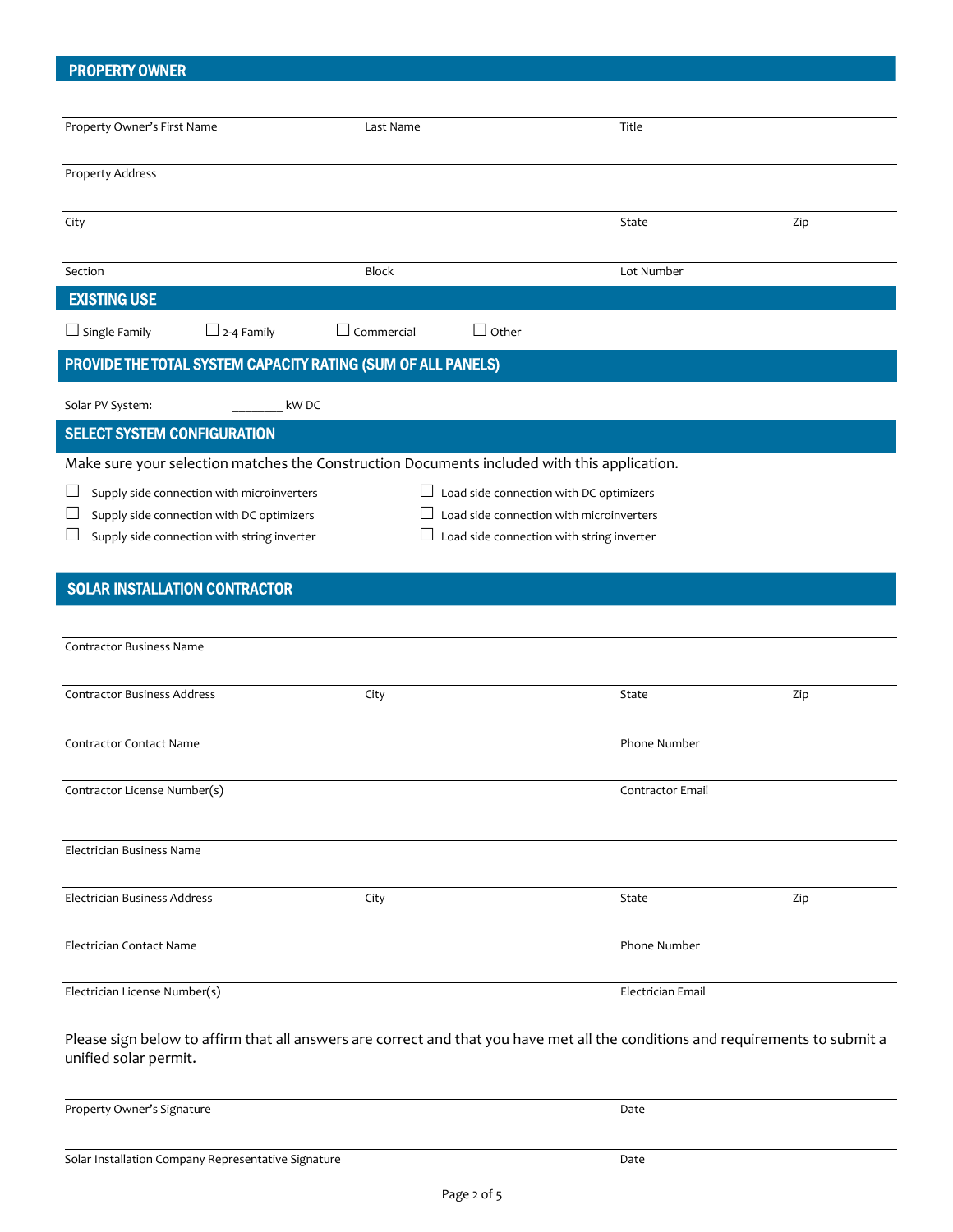## SUBMITTAL REQUIREMENTS SOLAR PV 25KW OR LESS (ATTACHMENTS)

# NY State Unified Solar Permit

This information bulletin is published to guide applicants through the unified solar PV permitting process for solar photovoltaic (PV) projects 25 kW in size or smaller. This bulletin provides information about submittal requirements for plan review, required fees, and inspections.

Note: Language in [ALL CAPS] below indicates where local jurisdictions need to provide information specific to the jurisdiction. Language in italics indicates explanatory notes from the authors of this document that may be deleted from the distributed version.

#### PERMITS AND APPROVALS REQUIRED

The following permits are required to install a solar PV system with a nameplate DC power output of 25 kW or less:

- a) Unified Solar Permit
- a) SOLAR PERMIT IS REQUIRED BY THE TOWN OF WADDINGTON i.e., ELECTRICAL OR BUILDING PERMIT.

RESIDENTIAL IS NOT required for solar PV installations of this size.

#### Fire Department approval IS NOT required for solar PV installations of this size.

#### SUBMITTAL REQUIREMENTS

In order to submit a complete permit application for a new solar PV system, the applicant must include:

- a) Completed Standard Permit Application form which includes confirmed eligibility for the Unified Solar Permitting process. This permit application form can be obtained at 343 West Main Street, Malone NY, 12953
- b) Construction Documents, with listed attachments SAMPLES ARE AVAILABLE IN Understanding Solar PV Permitting and Inspecting in New York State at the Town of Waddington . Construction Documents must be by stamped and signed by a New York State Registered Architect or New York State Licensed Professional Engineer.

The Town of Waddington, through adopting the Unified Solar Permitting process, requires contractors to provide construction documents, such as the examples included in the Understanding Solar PV Permitting and Inspecting in New York State document. Should the applicant wish to submit Construction Documents in another format, ensure that the submittal includes the following information:

- Manufacturer/model number/quantity of solar PV modules and inverter(s).
- String configuration for solar PV array, clearly indicating the number of modules in series and strings in parallel (if applicable).
- Combiner boxes: Manufacturer, model number, NEMA rating.
- From array to the point of interconnection with existing (or new) electrical distribution equipment: identification of all raceways (conduit, boxes, fittings, etc.), conductors and cable assemblies, including size and type of raceways, conductors, and cable assemblies.
- Sizing and location of the EGC (equipment grounding conductor).
- Sizing and location of GEC (grounding electrode conductor, if applicable).
- Disconnecting means of both AC and DC including indication of voltage, ampere, and NEMA rating.
- Interconnection type/location (supply side or load side connection)
- For supply side connections only, indication that breaker or disconnect meets or exceeds available utility fault current rating kAIC (amps interrupting capacity in thousands).
- Ratings of service entrance conductors (size insulation type AL or CU), proposed service disconnect, and overcurrent protection device for new supply side connected solar PV system (reference NEC 230.82, 230.70).
- Rapid shutdown device location/method and relevant labeling.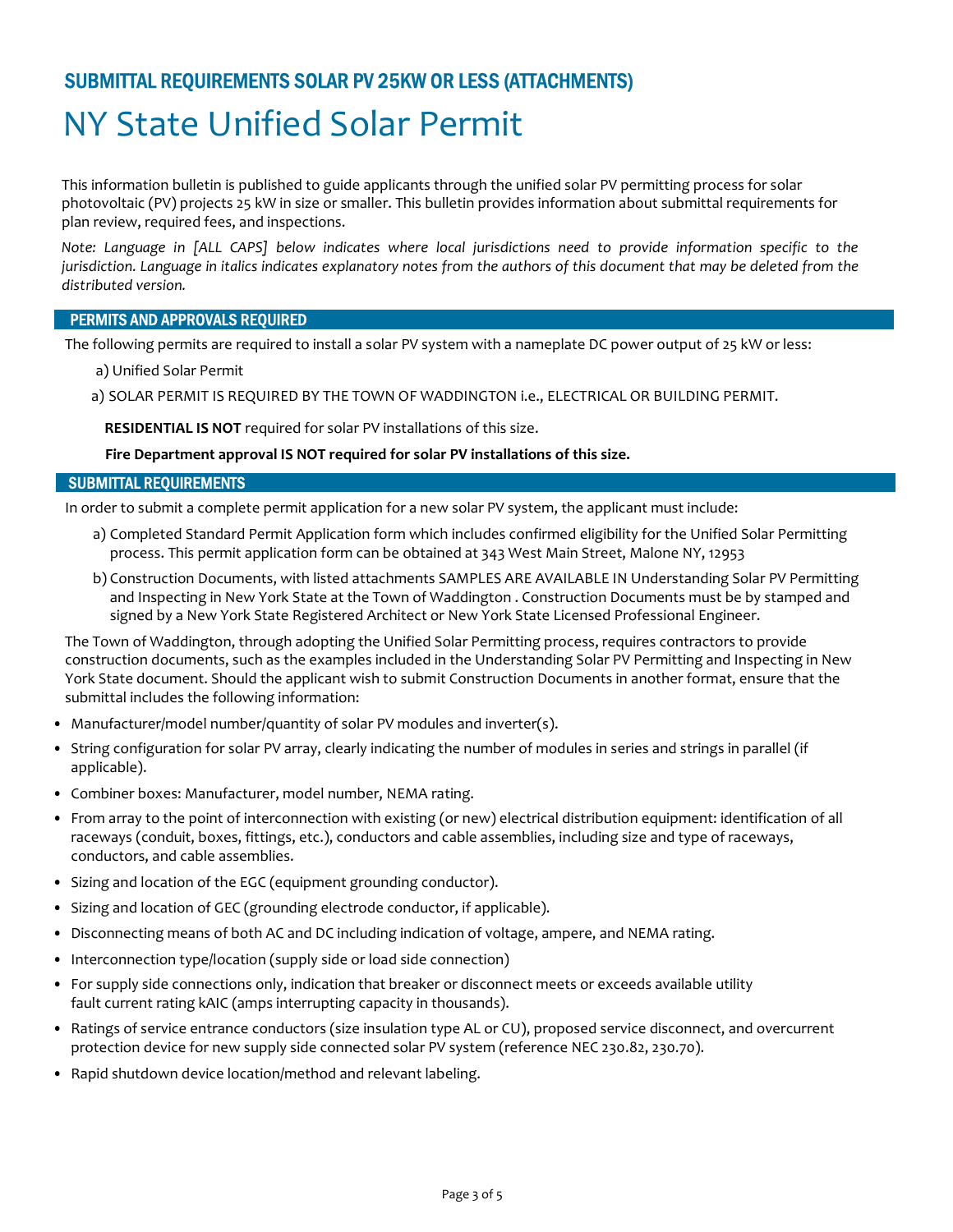c) For Roof Mounted Systems: A roof plan showing roof layout, solar PV panels and the following fire safety items: approximate location of roof access point, location of code-compliant access pathways, code exemptions, solar PV system fire classification, and the locations of all required labels and markings.

d)Provide construction drawings with the following information:

- The type of roof covering and the number of roof coverings installed.
- Type of roof framing, size of members, and spacing.
- Weight of panels, support locations, and method of attachment.
- Framing plan and details for any work necessary to strengthen the existing roof structure.
- Site-specific structural calculations.
- e)Where an approved racking system is used, provide documentation showing manufacturer of the racking system, maximum allowable weight the system can support, attachment method to roof or ground, and product evaluation information or structural design for the rack.

#### PLAN REVIEW

Permit applications can be submitted to Town Clerk's office in person at 48 Maple Street, Waddington, NY 13694

#### **FEES**

\$25.00

Once all permits to construct the solar PV installation have been issued and the system has been installed, it must be inspected before final approval is granted for the solar PV system. On-site inspections can be scheduled by contacting, Tony McManaman @ 315-322-5555. Inspection should happen within a five-day window. A THIRD PARTY INSPECTION IS NECESSARY.

In order to receive final approval, the following inspections are required:

 ROUGH INSPECTION: During a rough inspection, the applicant must demonstrate that the work in progress complies with relevant codes and standards. The purpose of the rough inspection is to allow the inspector to view aspects of the system that may be concealed once the system is complete, such as:

- Wiring concealed by new construction.
- Portions of the system that are contained in trenches or foundations that will be buried upon completion of the system.

It is the responsibility of the applicant to notify Tony McManaman 315-322-5555 before the components are buried or concealed and to provide safe access (including necessary climbing and fall arrest equipment) to the inspector. The inspector will attempt, if possible, to accommodate requests for rough inspections in a timely manner.

FINAL INSPECTION: The applicant must contact Tony McManaman when ready for a final inspection. During this inspection, the inspector will review the complete installation to ensure compliance with codes and standards, as well as confirming that the installation matches the records included with the permit application. The applicant must have ready, at the time of inspection, the following materials and make them available to the inspector:

- Copies of as-built drawings and equipment specifications, if different than the materials provided with the application.
- Photographs of key hard to access equipment, including;
	- Example of array attachment point and flashing/sealing methods used.
	- Opened rooftop enclosures, combiners, and junction boxes.
	- Bonding point with premises grounding electrode system.
	- Supply side connection tap method/device.
	- Module and microinverter/DC optimizer nameplates.
	- Microinverter/DC optimizer attachment.